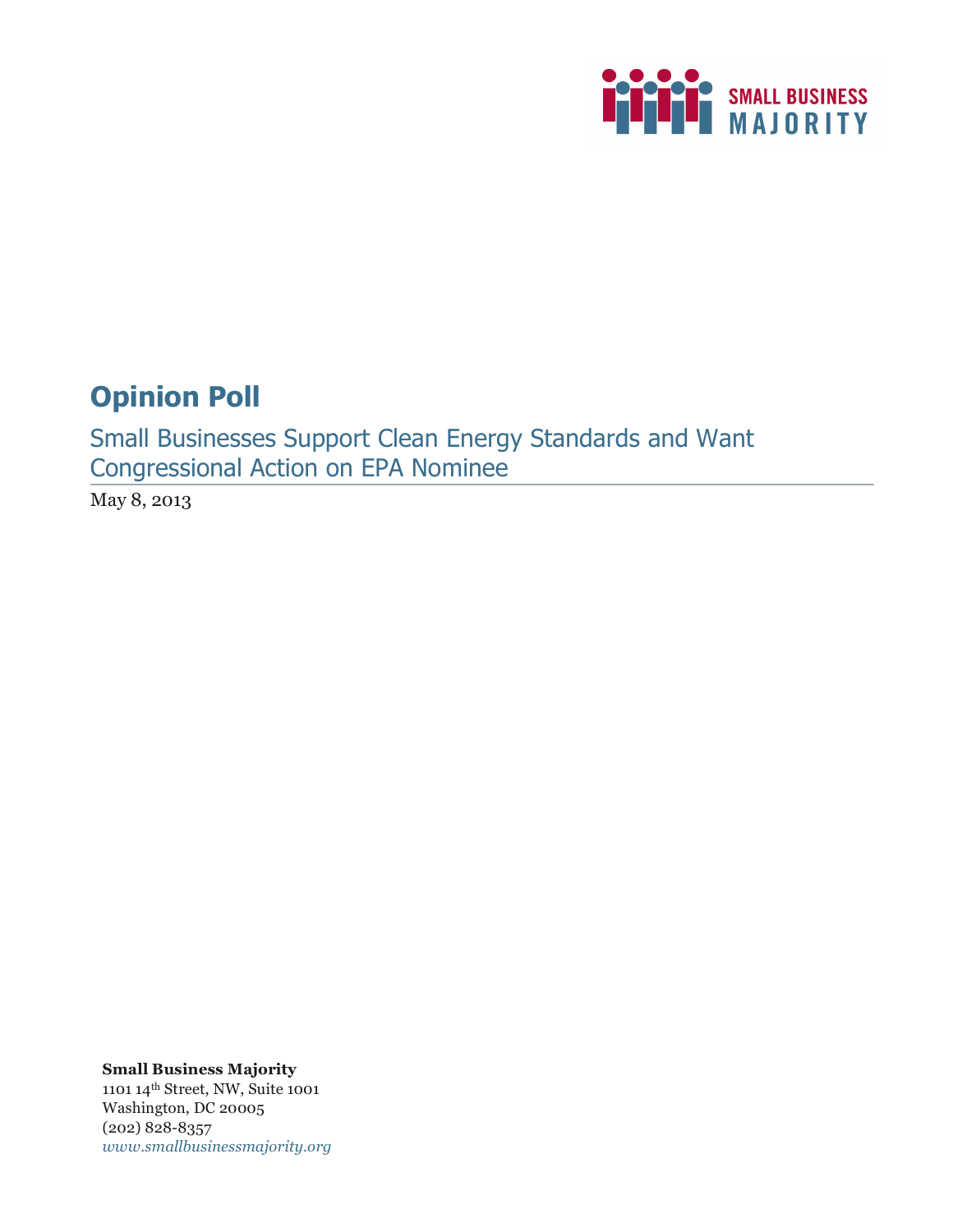# **Table of Contents**

| Small Business Believe Government Can Play Important Role in Helping Small Firms       |  |
|----------------------------------------------------------------------------------------|--|
| Vast Majority of Owners Think Congress Doing 'Poor Job' of Confirming Agency Nominees; |  |
|                                                                                        |  |
|                                                                                        |  |
|                                                                                        |  |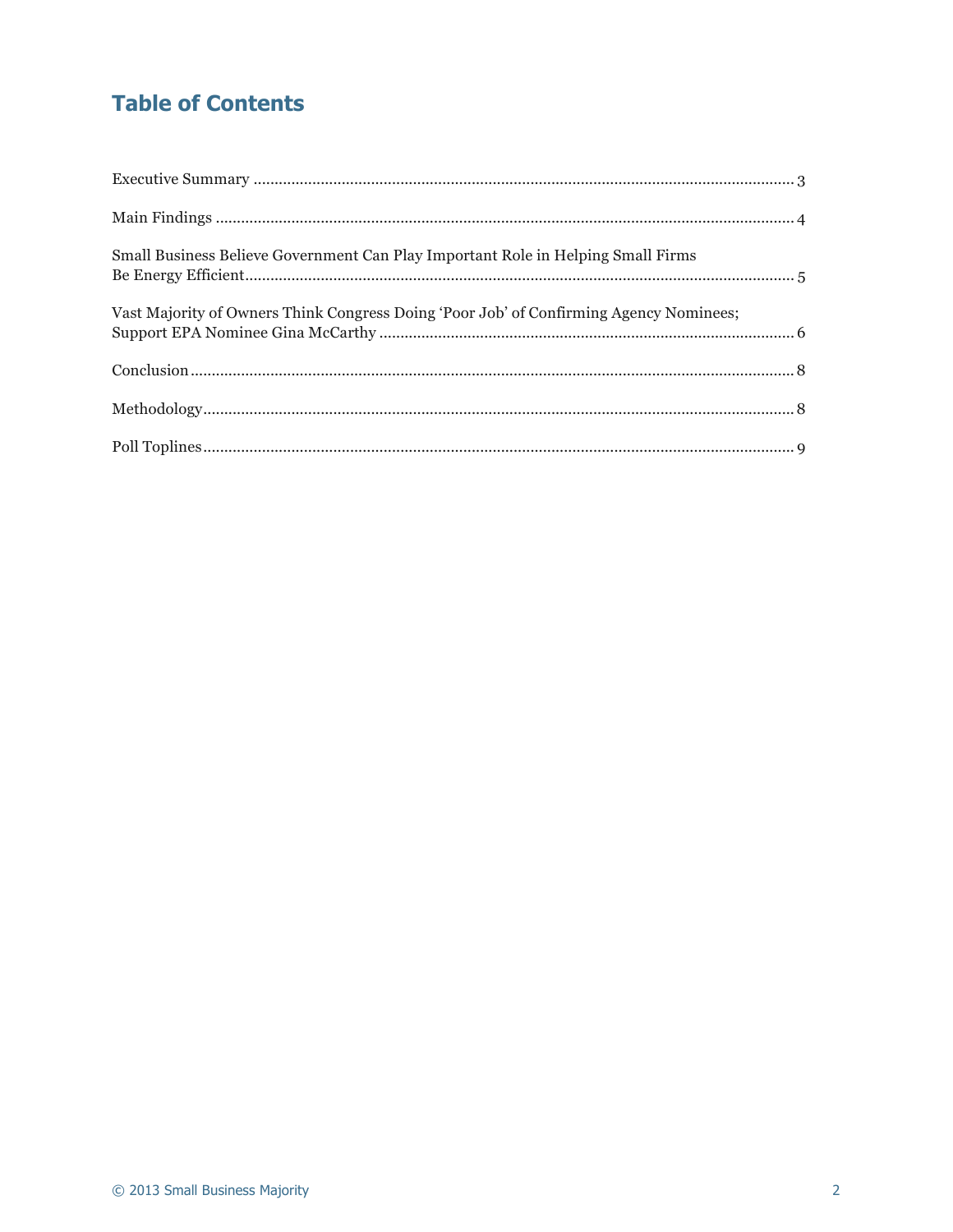### **Executive Summary**

While the economy is slowly recovering, the road back to pre-recession employment levels has been peppered with potholes. Partisan politics in Congress are doing nothing to help the economy, or the small businesses working to rebuild it.

Small businesses are our country's primary job creators and are viewed positively by 71% of the general public. It's no wonder politicians try to harness their influence. One area where policymakers often use small businesses as political pawns is in the clean energy arena.

While some claim otherwise, national opinion polling conducted by Small Business Majority shows small business owners believe government can play an important role in creating financial incentives that help small businesses take energy efficiency measures, promote renewable technologies and generally support a competitive 21st century clean energy-based economy. As the drivers of the economy, small businesses want lawmakers to do what they were sent to Washington to do, including holding an up or down vote on nominees to lead government agencies such as the Environmental Protection Agency.

Polling found small businesses support the president's nomination to lead the EPA after learning about her qualifications. A strong 58% support nominee Gina McCarthy, who is currently the EPA's air chief. McCarthy has more than three decades of public service at the local, state and federal levels, has worked for five Republican governors and has a reputation for working well with business and industry leaders. What's more, small business owners support EPA action to limit carbon emissions that cause climate change and set standards for existing power plants, refineries and other major emitters. However, some lawmakers have accused the agency of killing jobs with overly burdensome air and water regulations and are not only attempting to block McCarthy's confirmation, but scratch a vote entirely. These tactics don't fly with small business owners, who believe Congress isn't doing its job by attempting to delay these votes. A whopping 68% of small business owners believe Congress is doing a poor job of confirming nominees to lead federal government agencies in a timely manner so that government can function effectively.

The majority of small businesses also don't approve of the U.S Senate regularly holding up votes on confirming nominations to key government positions like judgeships and government agencies: 53% said they believe the president's nominations deserve a timely up or down vote from the Senate.

Small business owners don't make decisions based on ideology, and haven't based their opinions on the EPA or the president's nomination to take it over on partisan politics, either. This is important to note given the political breakdown of the poll, with 37% identifying as Republican, 30% identifying as Democrats and 33% as independent.

It's unfortunate when small businesses are used as a vehicle for pushing ideological agendas, or when those agendas get in the way of governing. This polling shows small businesses support standards that promote clean and renewable energy. It also shows they want lawmakers to do their jobs and base their decisions on what's best for our economy, not the party line.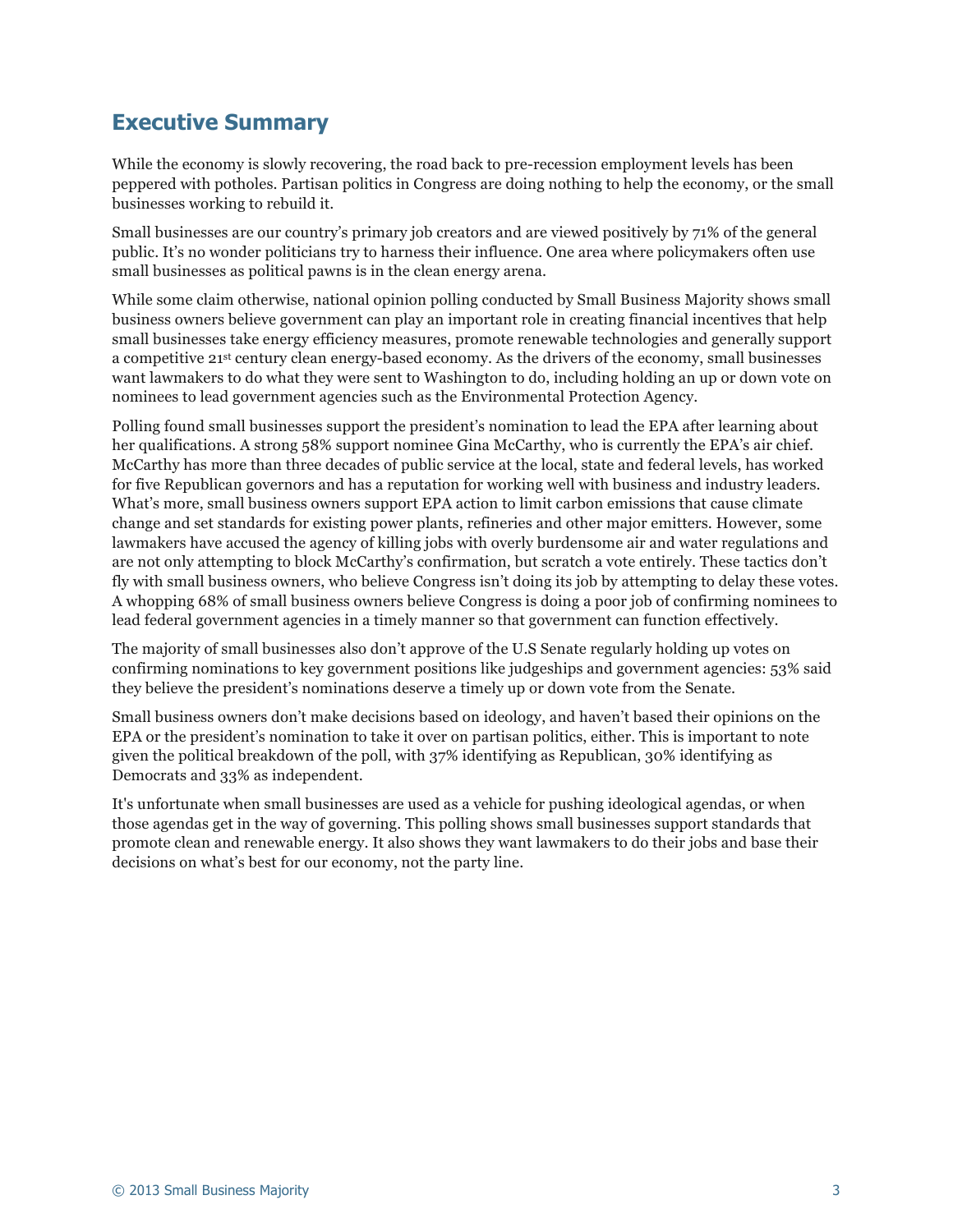## **Main Findings**

- **Small businesses believe the expanded use of renewable energy sources can have economic benefits and provide new business opportunities for entrepreneurs:** Nearly two-thirds agree the expanded use of renewable energy sources such as solar and wind power can have economic benefits for small business owners such as lowering utility bills and providing new business opportunities.
- **Small businesses believe government can play an important role in creating financial incentives that help small businesses:** 56% of small businesses believe government can play an important role in creating financial incentives that help small businesses take energy efficiency measures, saving businesses money and reducing energy consumption.
- **Small business owners support EPA efforts to keep the air clean and reduce climate change:** A vast 65% of respondents support the EPA's rules to reduce mercury and other toxic emissions that get into the air from power plants; 52% support the EPA regulating carbon emissions from existing power plants that cause climate change.
- **Small business owners support Gina McCarthy's nomination to head the EPA:** 58% of respondents support Gina McCarthy's nomination based on her bipartisan experience and her experience working with business and industry leaders.
- **A vast majority of small business owners think Congress is obstructing nominees and doing a "poor job" of confirming nominees in a timely manner:** 68% of respondents said that Congress was going a "poor job" at confirming nominees to lead federal agencies in a timely manner so that government can function effectively.
- **A majority of owners think the president's nominations deserve a timely up or down vote rather than delays, holds and filibusters:** By a 23-point margin, the majority of small business owners (53%) think the president's nominations deserve a timely up or down vote from the U.S. Senate.
- **Respondents were politically diverse:** 37% identified as Republican, 30% as Democrat and 33% as independent or other.

### **Methodology**

This poll reflects a telephone survey of 858 small business owners across the country, conducted by Public Policy Polling for Small Business Majority with a margin of error of +/- 3.4%. The survey was conducted from April 12-14, 2013.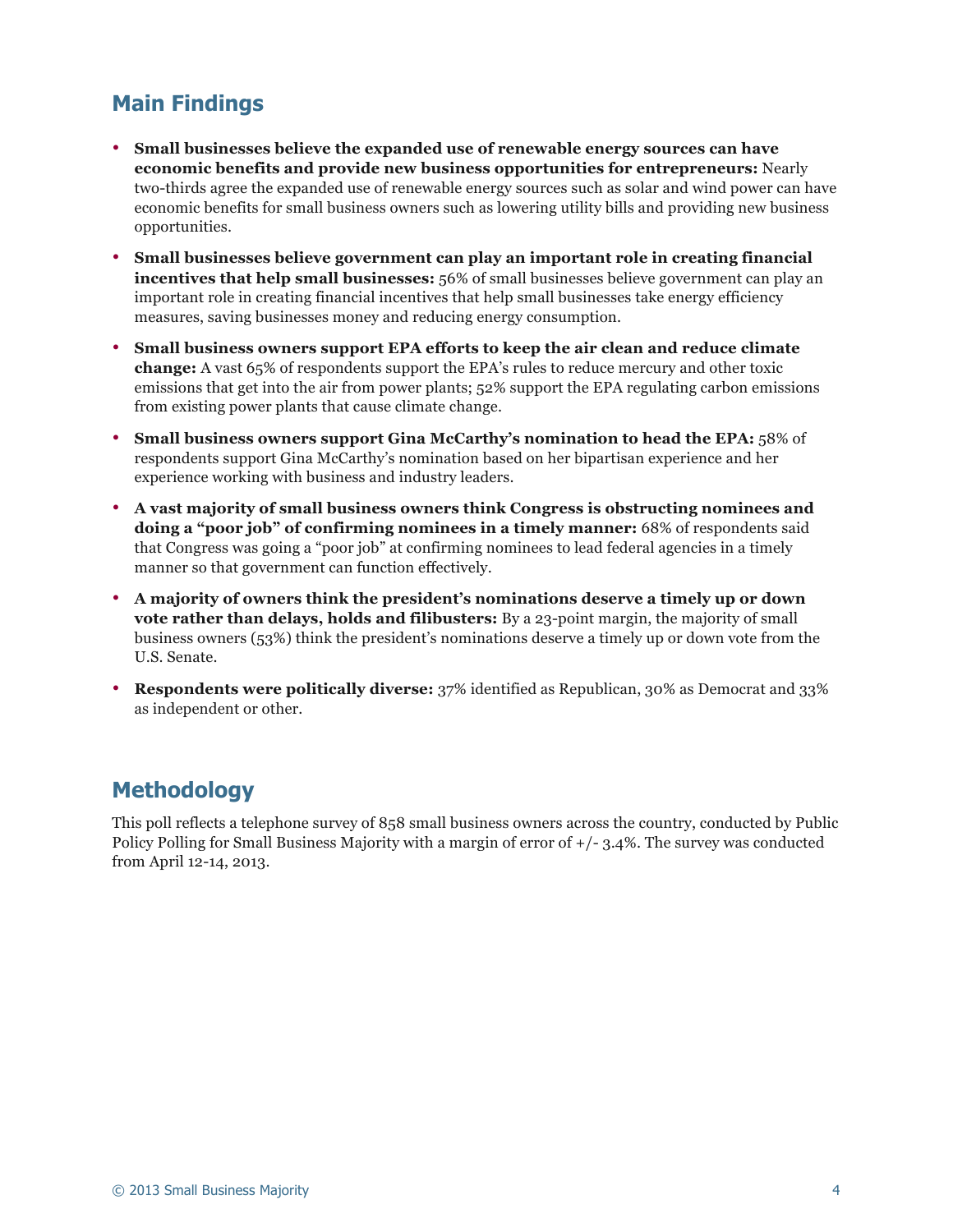# **Small Business Believe Government Can Play Important Role in Helping Small Firms Be Energy Efficient**

Small business owners see an important role for the EPA in keeping the air clean and limiting greenhouse gas emissions, with a 56% majority believing government can play an important role in creating financial incentives that help small businesses take energy efficiency measures. What's more, a vast 63% agree the expanded use of renewable energy sources can help small businesses lower their utility bills and can provide new business opportunities for entrepreneurs.

#### **Figure 1:** *Owners agree government can play an important role in creating financial incentives that help small businesses take energy efficiency measures*

Do you agree or disagree with the following statement: Government can play an important role in creating financial incentives that help small businesses to take energy efficiency measures, saving businesses money and reducing energy consumption?



#### **Figure 2:** *Small firms agree the expanded use of renewable energy sources can have economic benefits for small business owners*

Do you agree or disagree with the following statement: the expanded use of renewable energy sources such as solar and wind power can have economic benefits for small business owners such as lowering utility bills and providing new business opportunities for entrepreneurs?



Poll results revealed particularly overwhelming support for EPA requirements to reduce emissions of mercury, arsenic, chromium, nickel and acid gases from new and existing power plants: 65% of respondents support the EPA regulating these emissions and nearly half (44%) *strongly* support it.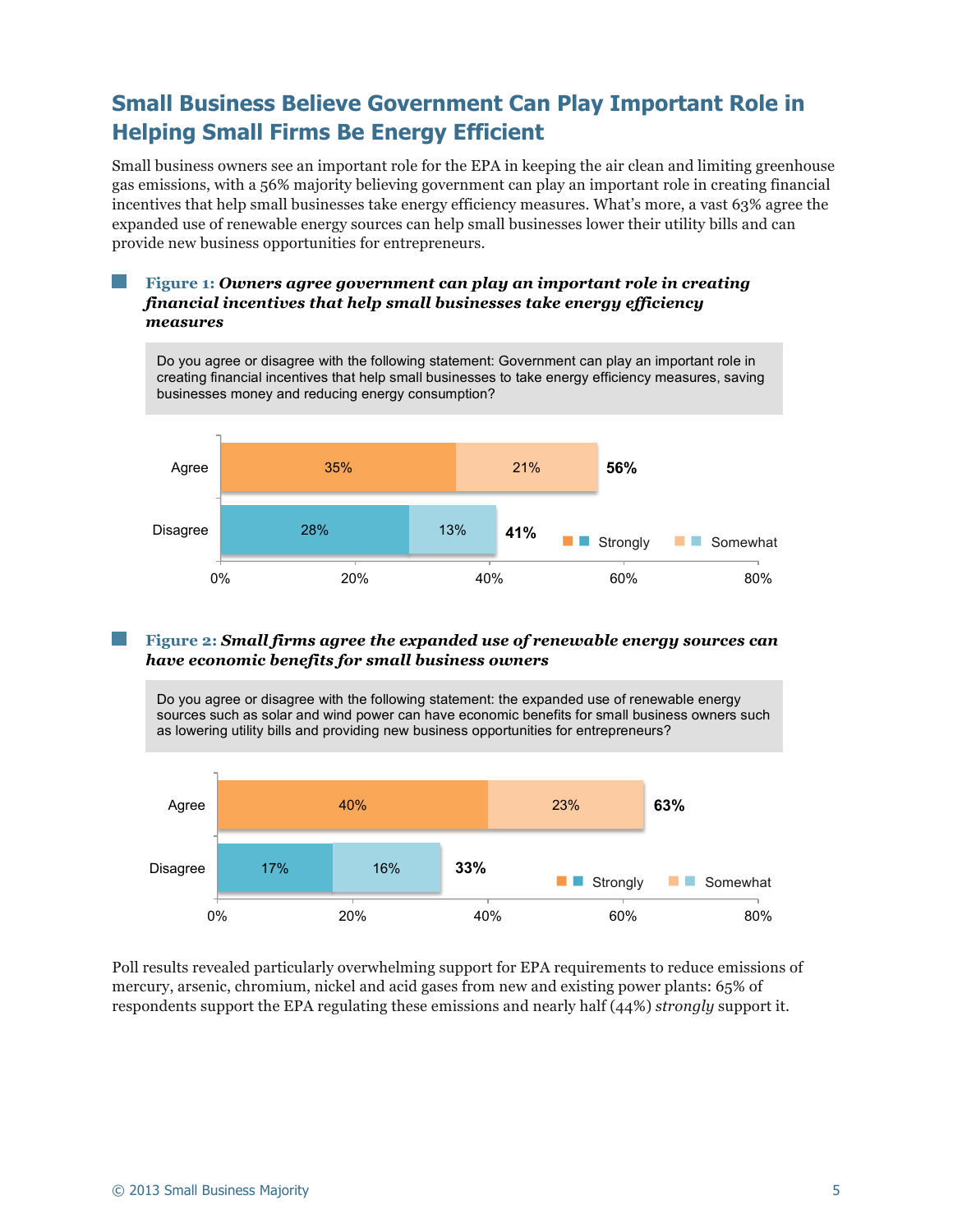#### **Figure 3:** *Small businesses support the EPA regulating mercury and other toxic emissions that get into the air from power plants*



Small businesses also demonstrate support for EPA's authority to regulate carbon emissions and set standards for existing power plants, refineries and other major emitters. More than half (52%) support this approach, including 32% of respondents who *strongly* support it. Owners support the EPA enforcing these standards despite 46% of small business owners saying this regulation will have a major or minor impact on their business. Half of small businesses say the standards will have not much or no impact on their business.

A wide margin of owners support the work the EPA has already done to reduce carbon emissions. The vast majority, 69%, support increasing automotive fuel efficiency standards—including 45% who *strongly*  support the policy.

# **Vast Majority of Owners Think Congress Doing 'Poor Job' of Confirming Agency Nominees; Support EPA Nominee Gina McCarthy**

The president recently nominated Gina McCarthy to head the Environmental Protection Agency. McCarthy has more than three decades of public service at the local, state and federal levels, has worked for five Republican governors, and has a reputation for working well with business and industry leaders who applaud her qualifications and approach even when they disagree. In 2009 she was confirmed with overwhelming bipartisan support in the Senate to her current post of EPA assistant administrator. When asked whether they supported Gina McCarthy's nomination to head the EPA, 58% of respondents said they do based on her bipartisan experience and her experience working with business and industry leaders. Small businesses support her nomination by nearly a 2:1 ratio.

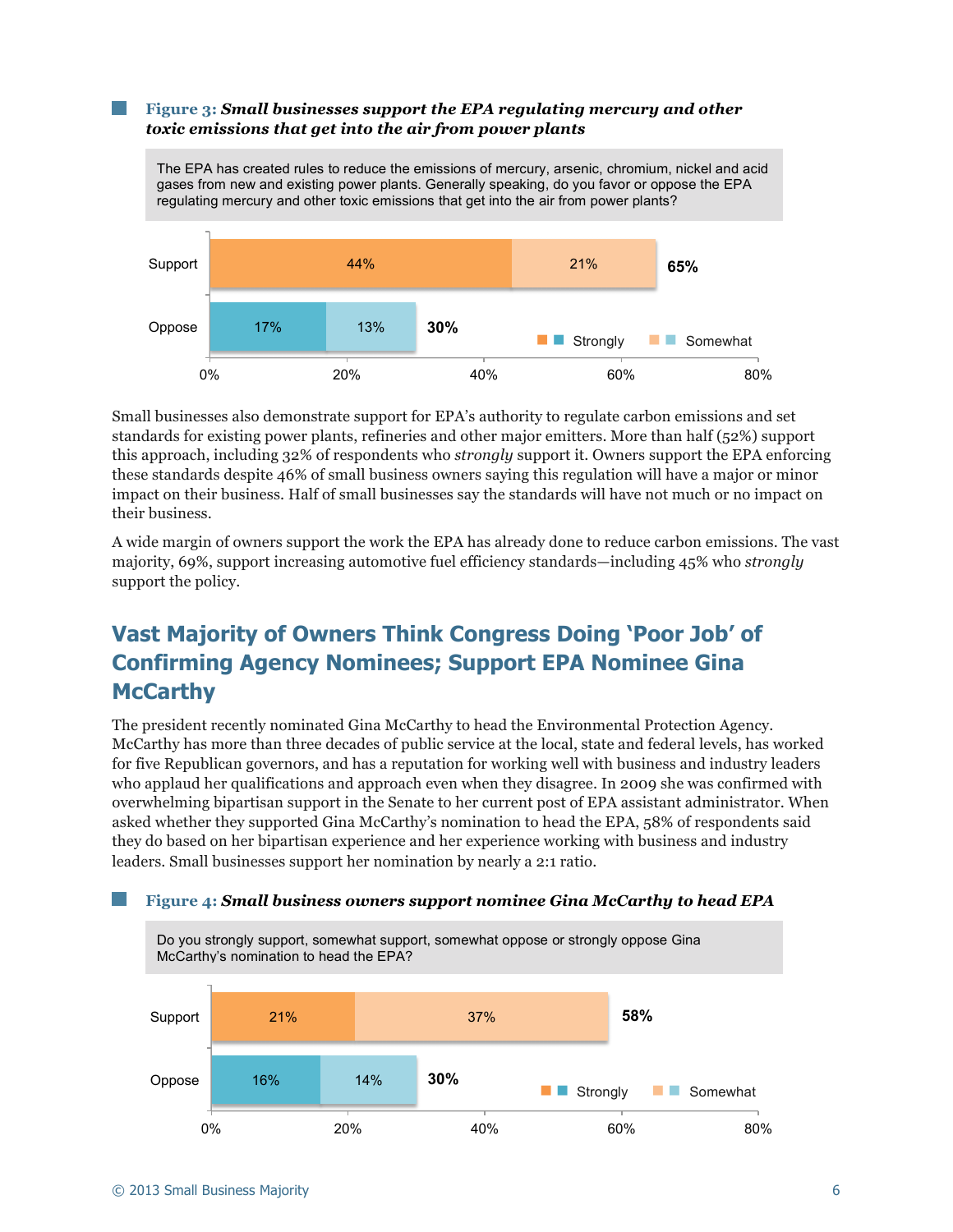Some lawmakers in Congress have been attempting to delay or even scratch McCarthy's nomination entirely. Small business owners do not support these tactics. They believe Congress is doing a "poor job" of moving nominees through the confirmation process in a timely manner because of political obstruction. A vast 68% of respondents said that Congress was going a "poor job" at confirming nominees to lead federal agencies in a timely manner so that government can function effectively.

#### **Figure 5:** *Small business owners overwhelmingly believe Congress doing a 'poor job' of confirming nominees to lead federal government agencies in a timely manner so that government can function effectively*

In general, do you think Congress is doing an excellent job, a good job, a fair job, or a poor job at confirming nominees to lead federal government agencies in a timely manner so that government can function effectively?



What's more, a majority of owners think the president's nominations deserve a timely up or down vote instead of long delays, holds and filibusters. By a 23-point margin, the majority of small business owners (53%) believe the president's nominations deserve a timely up or down vote from the U.S. Senate.

#### **Figure 6:** *Majority of owners believe the president's nominations deserve a timely up or down vote from the U.S. Senate*

53% 30% 16% Yes **■No Not sure** The U.S Senate has regularly held up votes on confirming nominations to key government positions like judgeships and government agencies. Do you think the president's nominations deserve a timely up or down vote from the U.S. Senate, or not?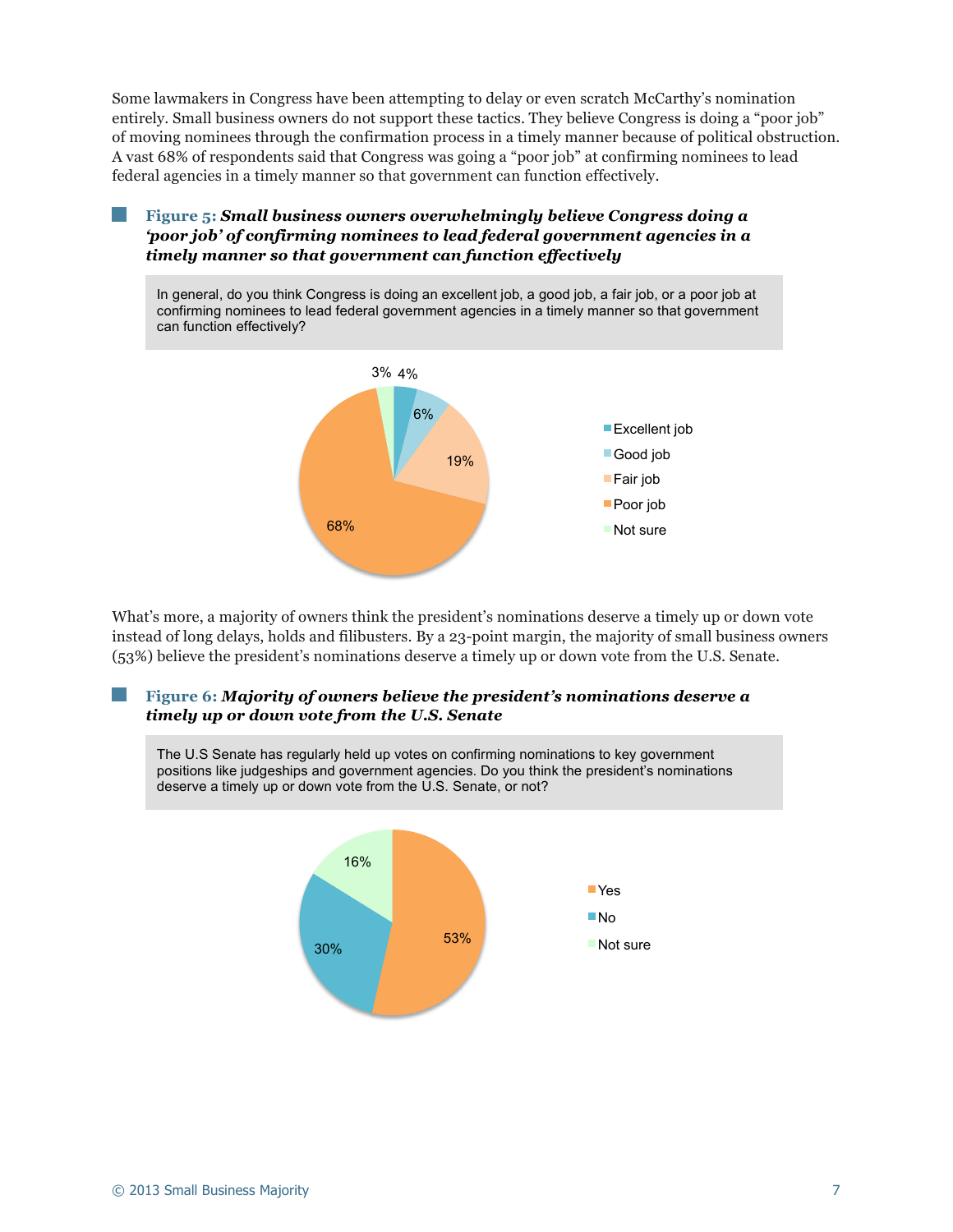### **Conclusion**

Small business owners are adept at innovating—they have to be to survive in this tough economic environment. With that in mind, it's not surprising the vast majority of entrepreneurs see opportunities in the renewable energy arena, along with a role for government in helping create financial incentives that help small businesses take energy efficiency measures. What's more, they support the Environmental Protection Agency doing its job by regulating toxic emissions and enforcing fuel efficiency standards. It's clear that American job creators are steadfastly committed to these policies as pragmatic long-term ways to usher small businesses into a clean, modern economy.

However, they're disappointed in the job lawmakers are doing when it comes to confirming nominees to lead government agencies—the EPA in particular. While small business owners support EPA nominee Gina McCarthy to lead the agency, some lawmakers are attempting to delay her nomination because of partisan politics. Small businesses don't support this approach. They think Congress is doing a poor job of confirming nominees to lead federal agencies in a timely manner so the government can function effectively, and believe the Senate should give nominees a timely up or down vote.

Small business owners work hard to lead their companies to success. They do it through pragmatic decisions that are void of ideology. They expect lawmakers to do the same when it comes to leading the country.

### **Methodology**

This poll reflects a telephone survey of 858 small business owners across the country, conducted by Public Policy Polling for Small Business Majority with a margin of error of +/- 3.4%. The survey was conducted from April 12-14, 2013.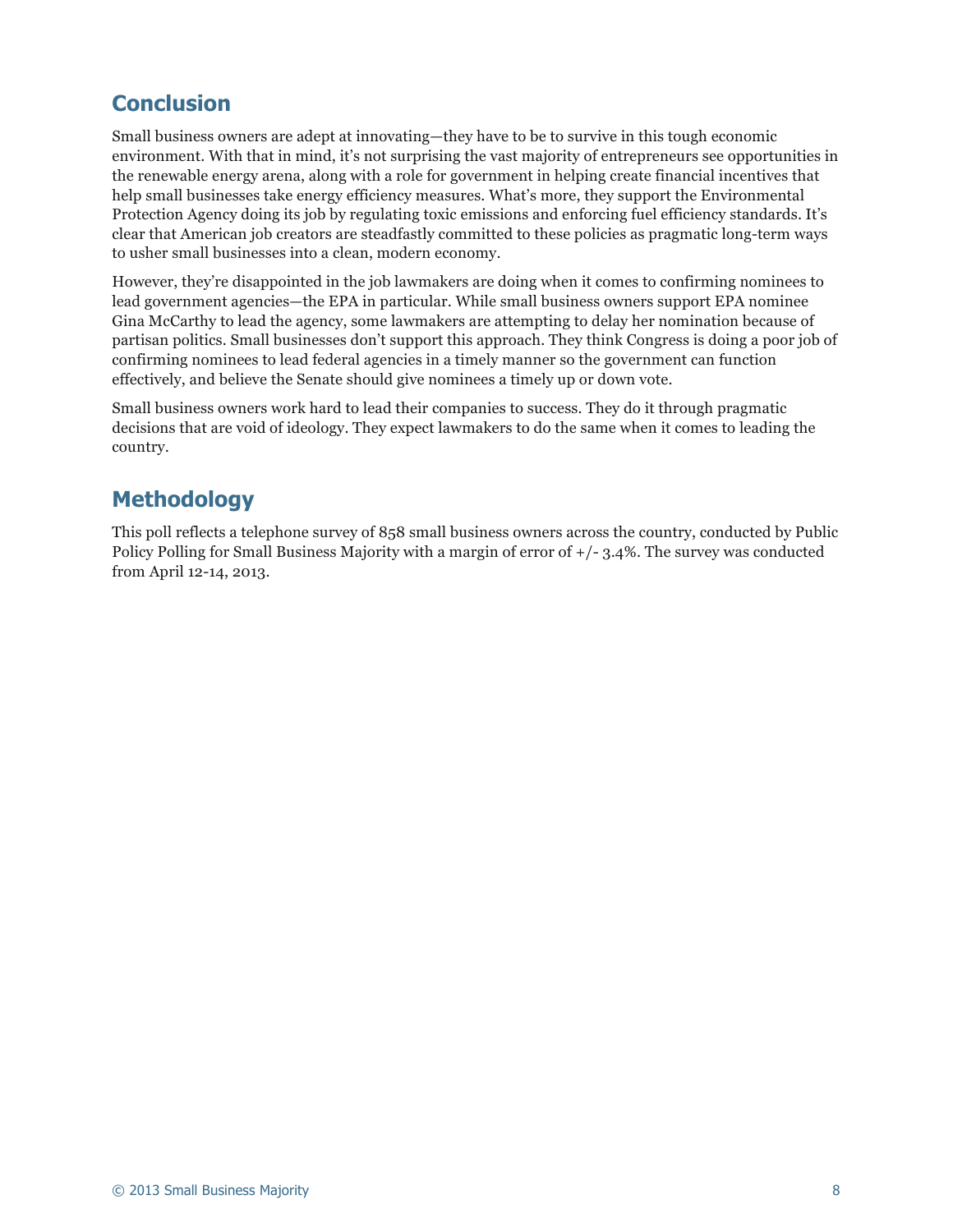### **Poll Toplines**

April 12 – April 14, 2013 858 Small business owners of 100 or less employees

**1.** Are you the owner of a small business?

*Yes*........................100% *No* ............................0%

**2.** How many people are directly employed by your business, including yourself?

**3.** Do you agree or disagree with the following statement: the expanded use of renewable energy sources such as solar and wind power can have economic benefits for small business owners such as lowering utility bills and providing new business opportunities for entrepreneurs?

**4.** Do you agree or disagree with the following statement: Government can play an important role in creating financial incentives that help small businesses to take energy efficiency measures, saving businesses money and reducing energy consumption?

**5.** Would you support or oppose the expanded availability of "green banks", which would provide financial incentives and capital support for small businesses to expand energy efficiency measures?

**6.** The EPA has created rules to reduce the emissions of mercury, arsenic, chromium, nickel and acid gases from new and existing power plants. Generally speaking, do you favor or oppose the EPA regulating mercury and other toxic emissions that get into the air from power plants?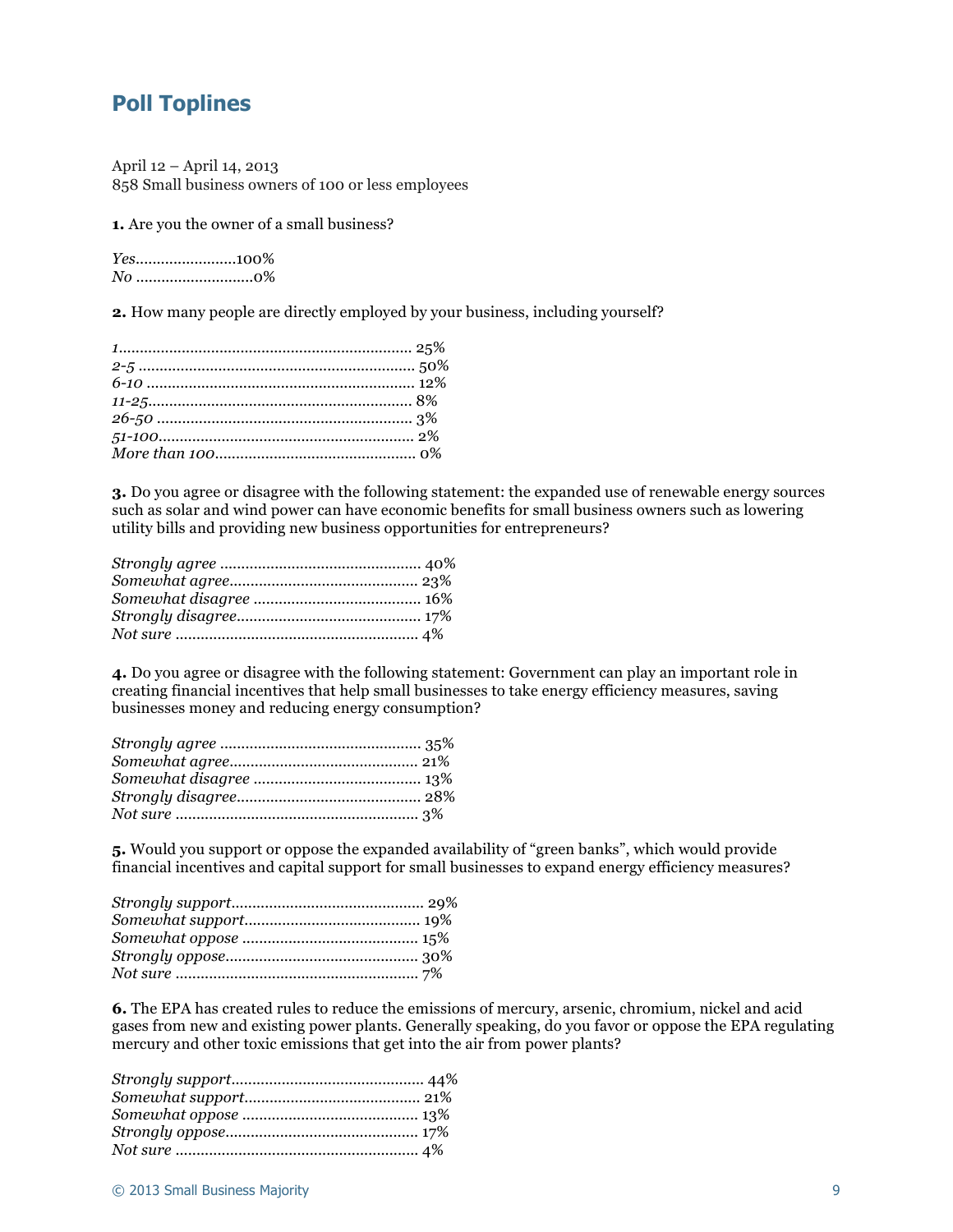**7.** Generally speaking, do you support or oppose increasing automotive fuel efficiency standards?

**8.** In general, do you think Congress is doing an excellent job, a good job, a fair job, or a poor job at confirming nominees to lead federal government agencies in a timely manner so that government can function effectively?

**9.** The U.S Senate has regularly held up votes on confirming nominations to key government positions like judgeships and government agencies. Do you think the president's nominations deserve a timely up or down vote from the U.S. Senate, or not?

**10.** Gina McCarthy has recently been nominated to head the Environmental Protection Agency. Ms. McCarthy has more than three decades of public service at the local state and federal levels, has worked for five Republican Governors, and has a reputation for working well with business and industry leaders, who applaud her qualifications and approach even when they disagree. In 2009 she was confirmed with overwhelming bi-partisan support in the Senate to her current post of Assistant Administrator at EPA. Having heard this information, do you strongly support, somewhat support, somewhat oppose or strongly oppose her nomination to head the EPA?

**11.** Under the authority of the Clean Air Act, the Environmental Protection Agency may decide to regulate carbon emissions that cause climate change and set standards for existing power plants, refineries and other major emitters. Generally speaking, do you favor or oppose EPA regulating carbon emissions?

**12.** Do you believe such EPA regulation of carbon emissions would have a major impact, a minor impact, not much of an impact or no real impact on your business specifically?